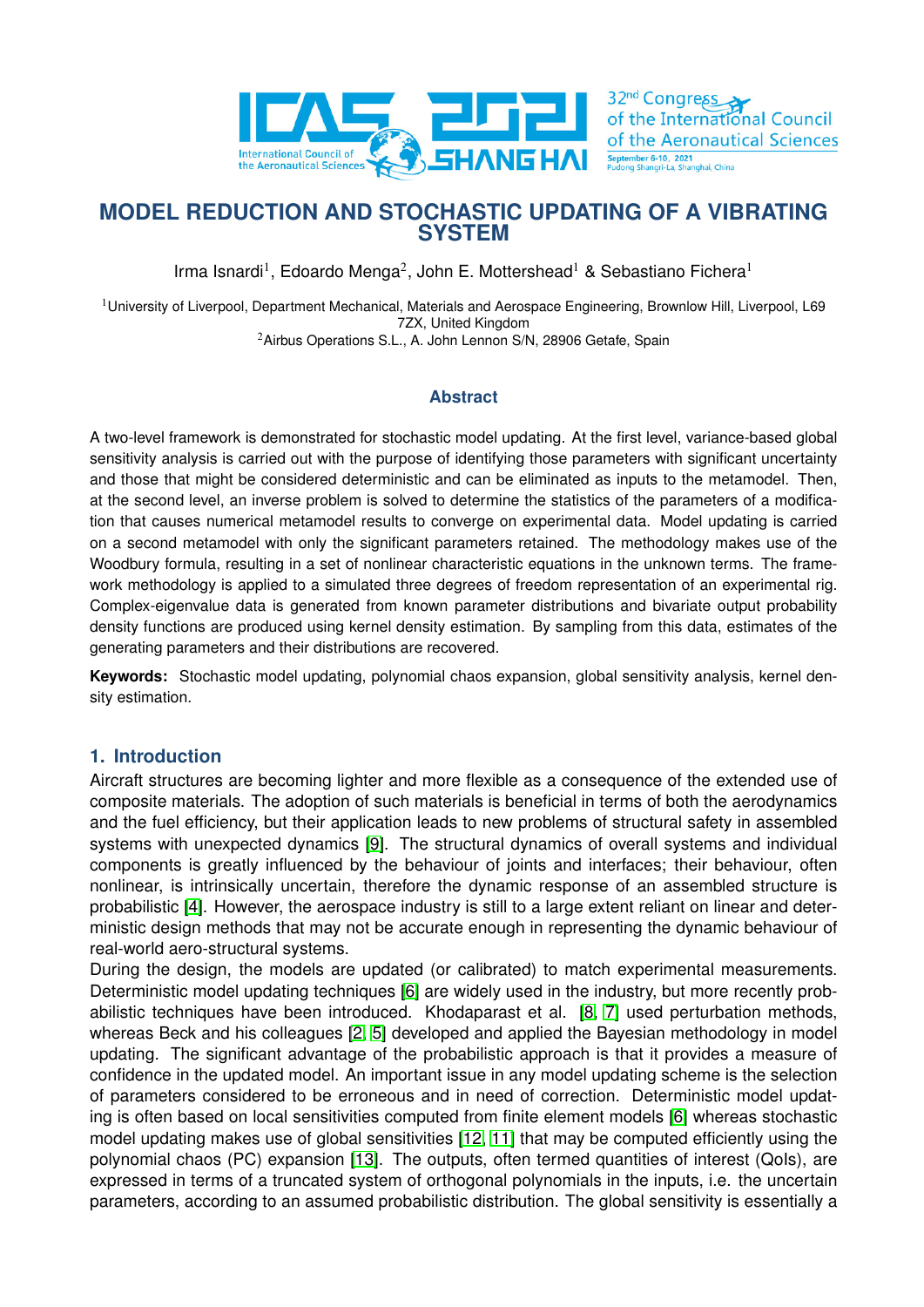measure of the fractional contribution of each input to variance of the output. Yuan et al. [\[18\]](#page-8-6) formulated a global-sensitivity based parameter selection method that was able to discriminated between correctly modelled probability distributions on parameters not in need of updating and incorrectly modelled ones that should be updated.

This work proposes a PC and global-sensitivity based framework that includes metamodeling (for model reduction) and the selection of updating parameters. Use is made of the Woodbury formula [\[16\]](#page-8-7) in updating to obtain characteristic equations at known eigenvalues. Probabilistic distributions on such eigenvalues with sampling by Sobol sequence and kernel density estimation enables the updating of selected system parameters.

### **2. Framework**

The proposed framework, shown in Figure 1, consists of two levels. The purpose of the first level is to reduce the number of model inputs (uncertain physical parameters) by the application of global sensitivity analysis (GSA). This involves choosing the quantities of interest (measurable outputs) and making a GSA-informed judgement on the significance of the inputs. Initially, one should include all feasible inputs and ultimately reduce this number by removing those inputs that are shown to make only very small contributions to the variances of the QoIs.

In the second level those inputs deemed by GSA to be insignificant are eliminated. This results in a reduced-order surrogate model (or metamodel). Then using the metamodel, model updating may be carried out with the purpose of converging the model outputs onto experimentally observed results.



Figure 1 – Framework scheme.

## **3. Experimental setup**

The research described in this article is based upon the experimental three degree of freedom system shown in Figure [2a.](#page-2-0) However, for the purposes of illustrating the procedure, the present work is restricted to simulated experimental data.

The system consists in three masses supported and connected by a set of thin plate-like springs: three springs link each mass to the ground, two coupling springs join them, as shown in Figure [2a.](#page-2-0) A coupling spring is made by two plate springs connected by a top (almost rigid) element that can be moved up and down to change the stiffness of the coupling spring. The higher the top connector the softer the spring. A mass-damper-spring model is shown in Figure [2b,](#page-2-0) defined by the equation of motion,

<span id="page-1-0"></span>
$$
\mathbf{M}\ddot{\mathbf{u}}(t) + \mathbf{C}\dot{\mathbf{u}}(t) + \mathbf{K}\mathbf{u}(t) = \mathbf{F}(t)
$$
\n(1)

where  $\bf{M},\bf{C},\bf{K}\in\mathbb{R}^{3\times3}$  are the structural mass, damping and stiffness matrices, respectively.  $\bf{u}(t)\in\mathbb{R}^{3}$ is the vector of displacement.  $\mathbf{F}(t) \in \mathbb{R}^3$  is the external force applied to the system. The structural matrices may be written as,

$$
\mathbf{M} = \text{diag}(m_1 \quad m_2 \quad m_3) \quad \mathbf{K} = \begin{bmatrix} 2k_{g1} + k_{12} & -k_{12} & 0 \\ -k_{12} & 2k_{g2} + k_{12} + k_{23} & -k_{23} \\ 0 & -k_{23} & 2k_{g3} + k_{23} \end{bmatrix} \quad \mathbf{C} = \beta \mathbf{K} \tag{2}
$$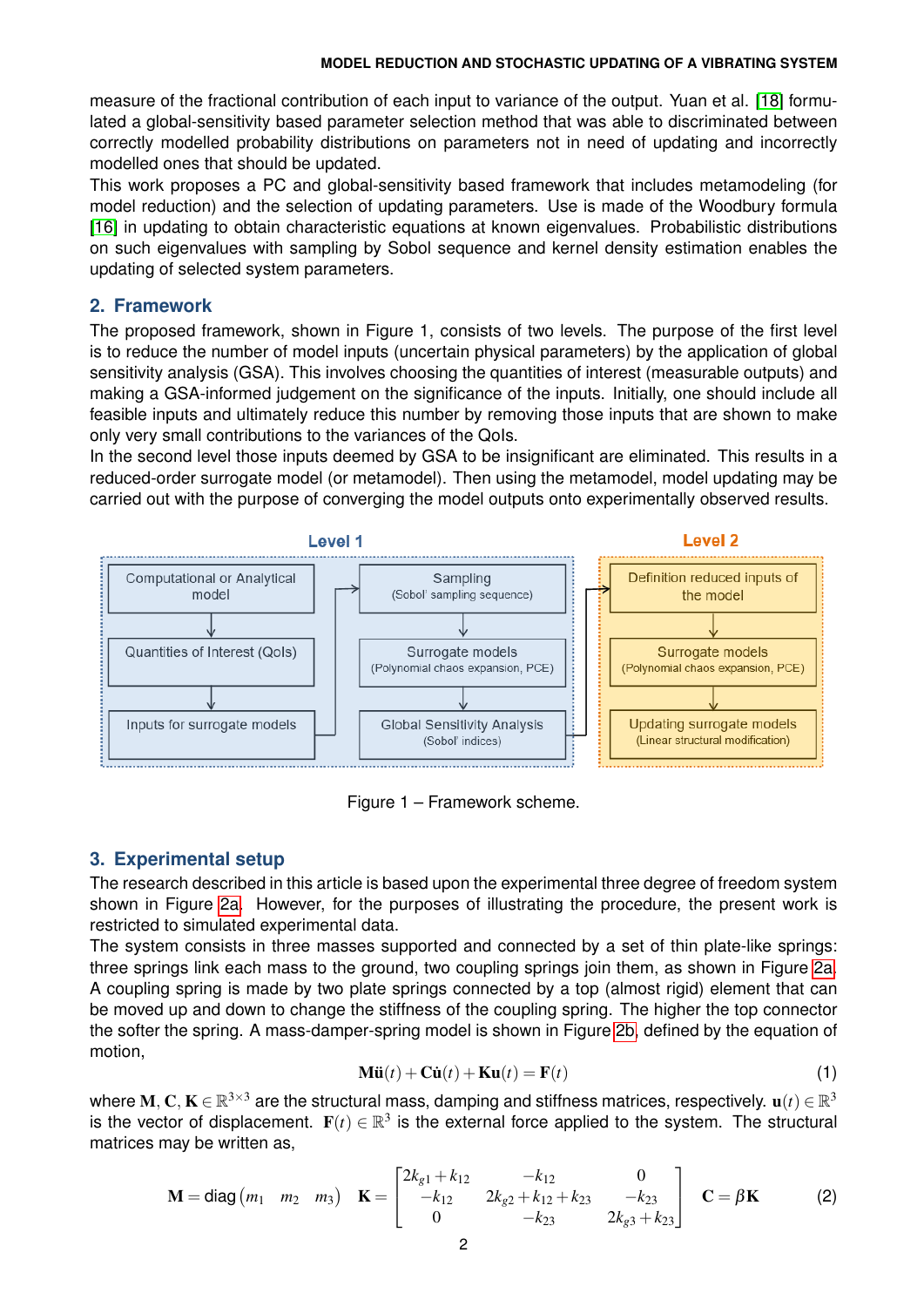<span id="page-2-0"></span>

Figure 2 – Three DOFs lumped mass-dumper-spring system.

where  $\beta$  is the damping coefficient, defined in Table [1.](#page-3-0)

The eigenvectors are considered to be mass-normalised such that,

$$
\mathbf{I} = \boldsymbol{\Phi}^T \mathbf{M} \boldsymbol{\Phi} \qquad \Lambda = \boldsymbol{\Phi}^T \mathbf{K} \boldsymbol{\Phi} \tag{3}
$$

 $\Lambda$  is the diagonal spectral matrix of eigenvalues and  $\Phi$  is the modal matrix. The system described in Eq. [\(3\)](#page-2-1) may be expressed in modal coordinates *q* by means of the transformation,

<span id="page-2-1"></span>
$$
\mathbf{u} = \Phi \mathbf{q} \tag{4}
$$

### **4. Polynomial chaos expansion – metamodel and global sensitivity**

The use of a metamodel is essential in the uncertainty quantification of large scale engineering systems. One such metamodel is provided by the PC expansion and is chosen in the present case, not for reasons of large size (the system has only three degrees of freedom), but because the PC expansion provides for the efficient computation of global sensitivities.

The PC expansion provides a functional approximation of a computational model through its spectral representation on a basis of polynomial functions [\[15\]](#page-8-8). The random variables must be independent while the basis consists of univariate polynomials that are orthonormal to the marginal distributions of the inputs. The univariate polynomial families that are orthonormal to the most common statistical distributions are listed in several papers in literature, e.g. Xiu [\[17\]](#page-8-9).

<span id="page-2-2"></span>A random input  $\mathbf{x} = (x_1, x_2, \ldots, x_p)$   $^T$ ,  $p$  is the dimension of the set that is usually scale to unit cube  $[0,1]^p$  to simplify the mathematics. The i<sup>st</sup> output sample (QoI sample) may be represented as a truncated sum,

<span id="page-2-3"></span>
$$
y_i = \sum_{j=0}^{n-1} \alpha_j \Psi_j(\mathbf{x}) \quad i = 1, 2, \dots m
$$
 (5)

where  $\alpha_j$  is a deterministic coefficient and  $\Psi_j$  an orthonormal polynomial in the random input x, thereby forming a basis for the random *y<sup>i</sup>* (the QoI). The Least Angle Regression (LAR) algorithm is applied to estimate the coefficients  $\alpha_i$  of the PCE for the given basis. Recasting the terms in Eq. [\(5\)](#page-2-2) in matrix-vector form, the sparse L1 norm solution is determined as,

$$
\hat{\alpha} = \arg\min_{\alpha} \mathsf{E}\left[\left(\alpha^T \Psi(\mathbf{x}) - Y(\mathbf{x})\right)^2\right] + \eta \|\alpha\|_1\tag{6}
$$

where  $\Psi\in R^{m\times n}$  in the matrix that assemble the values of all orthonormal polynomials in  ${\bf x},\ \alpha\in R^{n\times 1}$ is a containing the deterministic coefficients  $y \in R^{m \times 1}$  in the vector of the outputs. *m* is the number of QoI output and  $n = (m+q)!/(m!q!)$  is the number of coefficients, q is the truncated order of the PC expansion. The first term in Eq. [\(6\)](#page-2-3) is the least squares minimisation while  $\eta ||\alpha||_1$  favours the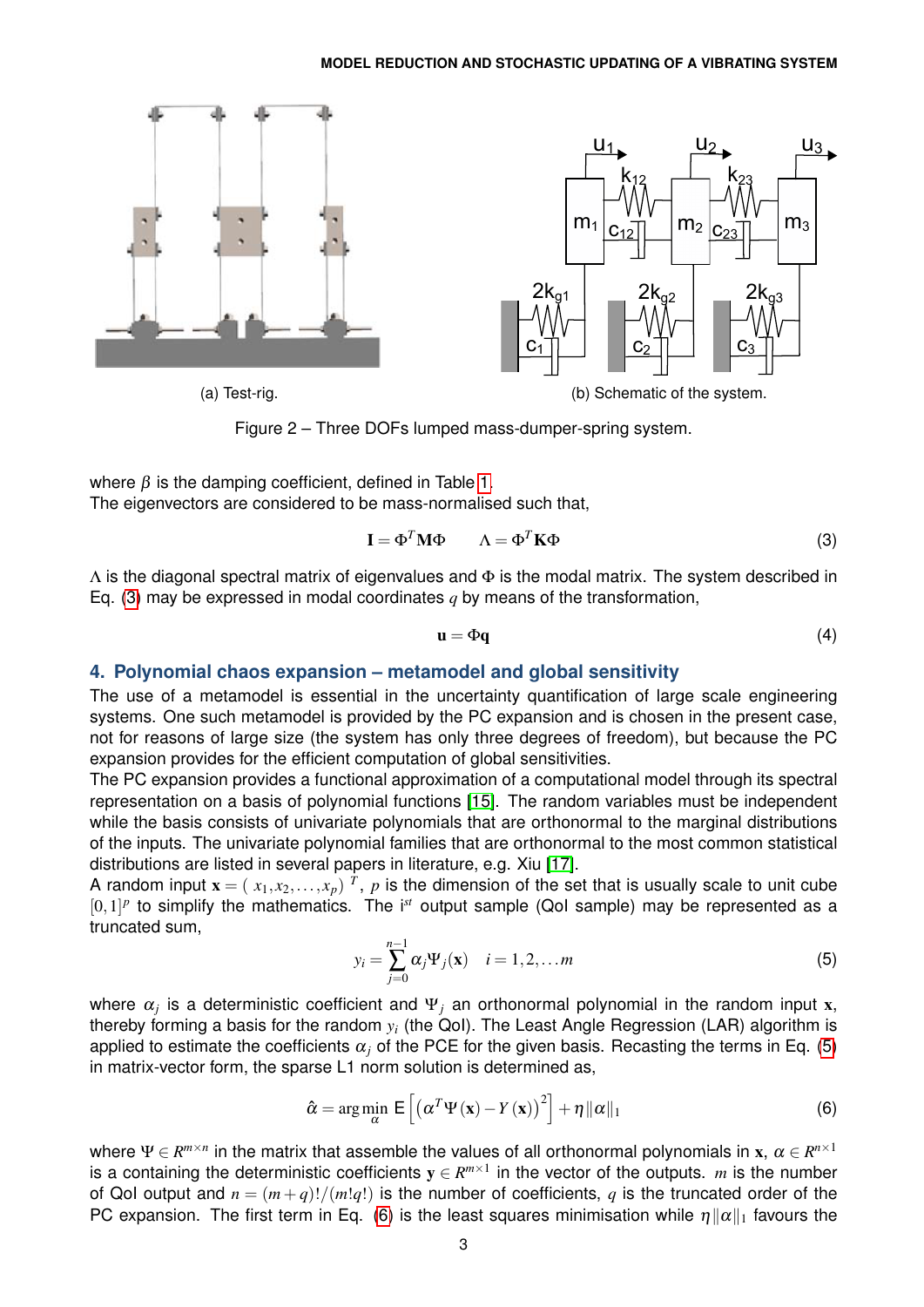sparse L1 solution. Several algorithms exist, in particular UQLab applies the algorithm developed by Blatman and Sudret [\[3\]](#page-7-4). The mean and variance of the resulting metamodel may be expressed as,

<span id="page-3-1"></span>
$$
\mathsf{E}\left[\mathbf{y}(X)\right] = \alpha_0 \tag{7}
$$

$$
\text{Var}\big[y(X)\big] = \sum_{n=0}^{n-1} \alpha_j^2 \tag{8}
$$

<span id="page-3-2"></span>where  $y_0$  is the coefficient of the constant basis term  $\Psi_0 = 1$  and the sum is over the coefficients of the non-constant basis element only.

The first-order global sensitivity of an output with respect to a specific input is then given by bringing together as a fraction of the total variance, all the variance terms in Eq. [\(7\)](#page-3-1)-[\(8\)](#page-3-2) that are polynomial functions of that input alone. The total global sensitivity of an output is given by the sum of all the variance contributions that include that specific input, both singly and in combination with other inputs, again as a fraction of the total variance.

The three eigenvalues of the system,  $(\lambda_1, \quad \lambda_2, \quad \lambda_3),$  are known to be sensitive to small changes in the system parameters, whereas the eigenvectors,  $(\phi_1, \quad \phi_2, \quad \phi_3),$  are usually quite insensitive. Thus the three eigenvalues are chosen as QoIs. The number of inputs should be inclusive of as many candidate parameters as possible, but care must be taken in defining their distributions. For example, the values of the three masses (and the masses of the plate-like springs) are very well known, so that the distributions on the masses should be very restricted. The stiffnesses of the supporting spring are also considered to be accurately modelled, but uncertainty in the connecting spring stiffnesses, which are adjustable, is significantly greater. The damping coefficient  $\beta$ , which is small is considered to be constant. Table [1](#page-3-0) shows the input parameters, their statistical distributions and nominal values. Global sensitivity analysis was carried out with parameter uncertainties defined in Table [1](#page-3-0) .

<span id="page-3-0"></span>

| Random variable       | Distribution |                   | Nominal value |
|-----------------------|--------------|-------------------|---------------|
| $k_{\varrho 1}$ [N/m] | Uniform      | U[ 2825 2875]     | 2853.2        |
| $k_{g2}$ [N/m]        | Uniform      | U[ 2915 2965]     | 2931.0        |
| $k_{g3}$ [N/m]        | Uniform      | U[ 2790 2940]     | 2817.0        |
| $k_{12}$ [N/m]        | Uniform      | U[ 1322.5 1422.5] | 922.5         |
| $k_{23}$ [N/m]        | Uniform      | U[ 1475.5 1557.5] | 1207.5        |
| $m_1$ [kg]            | Uniform      | U[1.58 1.60]      | 1.59          |
| $m_2$ [kg]            | Uniform      | U[ 2.66 2.67]     | 2.67          |
| $m_3$ [kg]            | Uniform      | U[1.16 1.17]      | 1.16          |
| β                     | Constant     | $5.5508e - 05$    |               |

Table 1 – Statistical distribution of random variables

The polynomial of dimension 8 (the number inputs), truncated at the 3<sup>rd</sup> order, gives  $n = 165$  as the number of coefficients in Eqs. [\(5\)](#page-2-2) and [\(6\)](#page-2-3). The number of samples was 200 and Sobol sampling applied. The moments of the three metamodels are shown in Table [2.](#page-4-0) The first order sensitivities with respect to the three eigenvalues of the system are shown in Table [2](#page-4-0) and in the form of piecharts in Figure [3.](#page-4-1) It is seen that the second and third eigenvalues are predominantly sensitive to springs *k*<sup>12</sup> and *k*<sup>23</sup> respectively. Uncertainty on the other parameters has only a small effect on these two eigenvalues. They are each predominantly sensitive to a different single parameter. Since the parameters are statistically independent, the second and third eigenvalues may be considered also to be statistically independent. The first-order and total sensitivities are found to be identical in the cases of all three of the eigenvalues, thereby confirming that there is no interaction between the parameters.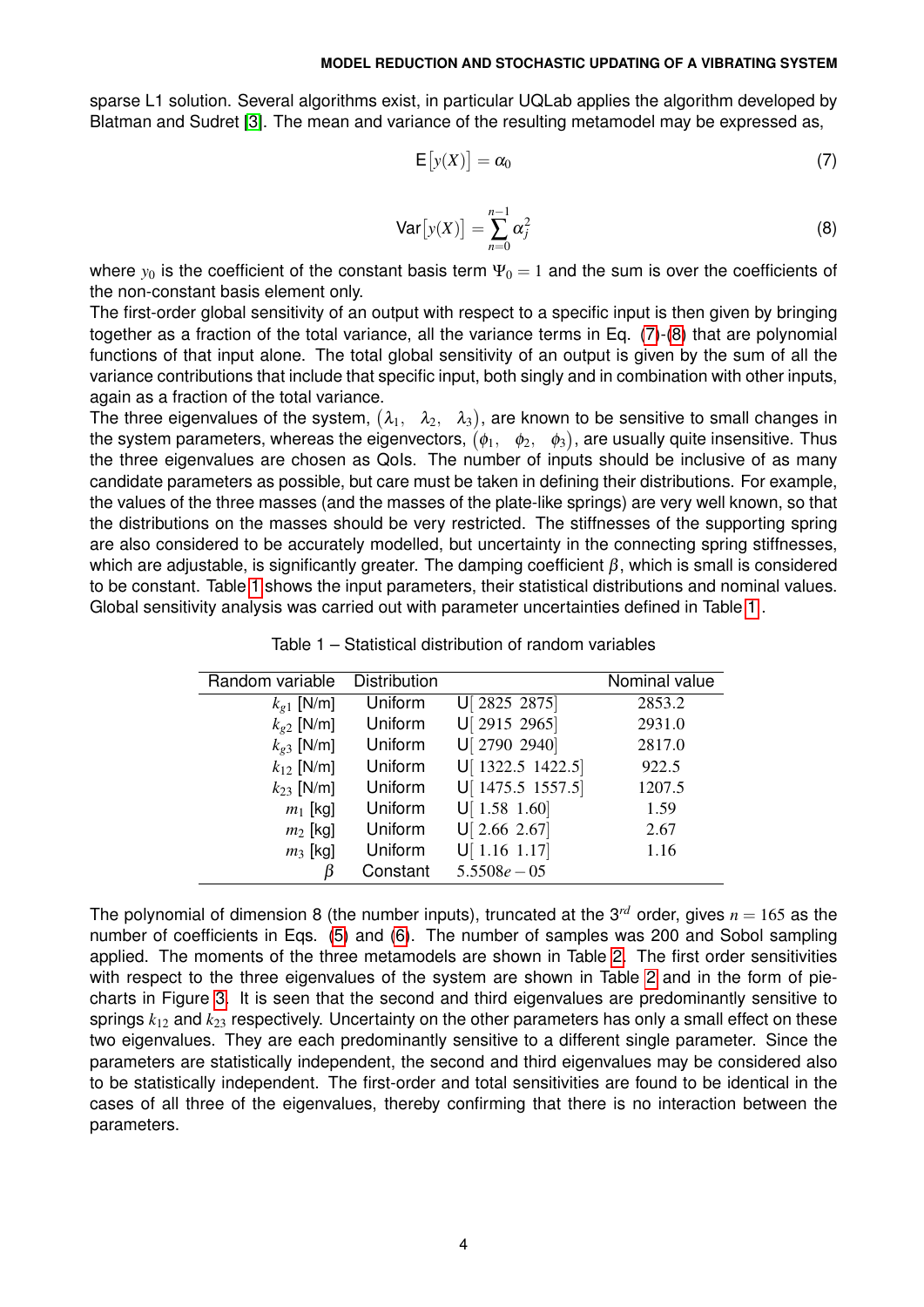| Parameter      | Result         | $\lambda_{1}$ | $\lambda_2$ | $\lambda_3$ |
|----------------|----------------|---------------|-------------|-------------|
|                | $E(Y)$ [rad/s] | 52.83         | 68.34       | 79.79       |
|                | Var(Y)         | 10.69         | 30.45       | 49.80       |
| $k_{g1}$       | $S_1 = S_{T1}$ | 0.05          | 0.26        |             |
| $k_{g2}$       | $S_2 = S_{T2}$ | 0.68          |             |             |
| $k_{g3}$       | $S_3 = S_{T3}$ | 0.01          |             | 0.21        |
| $k_{12}$       | $S_4 = S_{T4}$ | 0.03          | 0.68        |             |
| $k_{23}$       | $S_5 = S_{T5}$ | 0.16          |             | 0.71        |
| m <sub>1</sub> | $S_6 = S_{76}$ |               | 0.06        |             |
| m <sub>2</sub> | $S_7 = S_{T}$  | 0.05          |             |             |
| m <sub>3</sub> | $S_8 = S_{T8}$ |               |             | 0.08        |

<span id="page-4-0"></span>

<span id="page-4-1"></span>

(a) First order sensitivity pie -  $\lambda_1$ . (b) First order sensitivity pie -  $\lambda_2$ . (c) First order sensitivity pie -  $\lambda_3$ . Figure 3 – Pie charts Sobol total indices of the quantities of interest.

## **5. Data**

Data in the form of simulated 'experimental' results, takes the form of the complex eigenvalues of the system and are generated from the system described in Eq. [2](#page-1-0) with uncertainty distributions on *k*<sub>12</sub> and *k*<sub>23</sub> are  $\Delta k_{12} = U[-50, 50]$  [*N*/*m*] and  $\Delta k_{23} = U[-50, 50]$  [*N*/*m*] - the other parameters (masses and grounded stiffnesses) are considered to be deterministic with nominal values. The purpose is to reconstruct the distributions on the two uncertain parameters using complex eigenvalue data (in the form of PDFs) generated by the same parameters. It is the simplest exercise possible, but more complicated than might be thought initially.

Figure [3](#page-4-1) shows the three frequency response functions (FRFs) generated by (1) the nominal system, grey line, and (2) the 'experimental' system with the means of the two uncertain parameters  $(k_{12} = 1372.5$  N/m and  $k_{23} = 1507.5$  N/m), black line. It is seen from the figures and from Table 3 that the second and third eigenvalues are in error to a greater extent than the first eigenvalue. Recall from the sensitivity analysis that the second eigenvalue is sensitive to  $k_{12}$  and the third to  $k_{23}$ . Therefore, complex eigenvalue data was produced by Sobol sampling from ∆*k*<sup>12</sup> and ∆*k*23. The number of samples was 500, these being used to generate independent bivariate PDFs for each of the two eigenvalues, bivariate because the real and imaginary parts are considered as two correlated variables, using a kernel density estimator [\[14\]](#page-8-10).

Table 3 – Confront between computational and experimental poles before the structural modification.

|                 |                      | Nominal parameter values Experimental mean parameter values |
|-----------------|----------------------|-------------------------------------------------------------|
| $\lambda_{1.2}$ | $-0.337 \pm 52.04i$  | $-0.324 \pm 52.81i$                                         |
| $\lambda_{3,4}$ | $-0.128 \pm 65.49i$  | $-0.093 \pm 68.40i$                                         |
| $\lambda_{5,6}$ | $-0.0186 \pm 77.70i$ | $-0.0118 \pm 79.93i$                                        |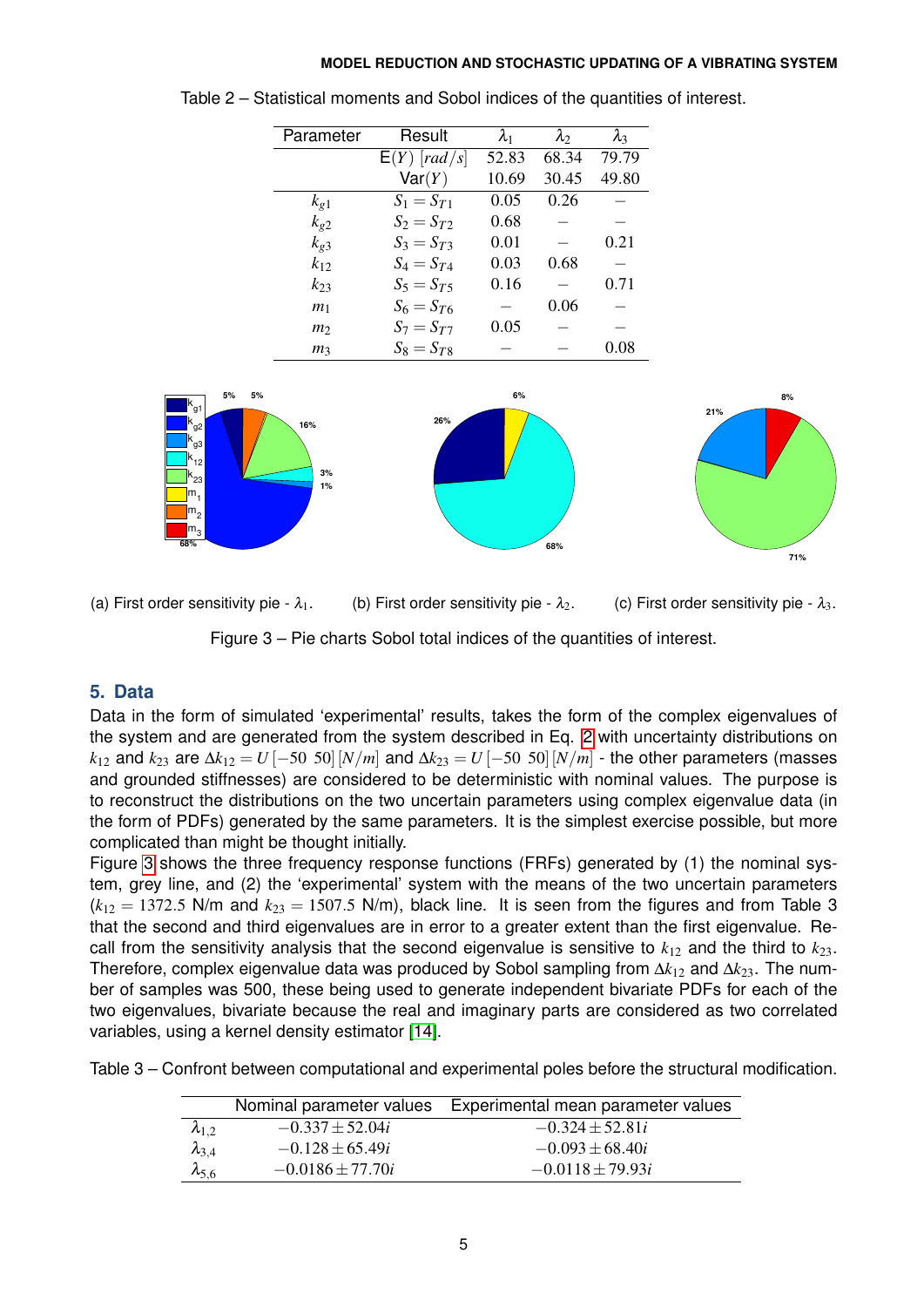

Figure 4 – Frequency response functions – nominal and mean 'experimental' parameters.

Let  $X = x_1, \ldots, x_n$  be a sample of bivariate random vectors drawn from a density function f. The KDE  $\hat{f}$ , for  $x\in\mathbb{R}^2,$  is defined as

$$
\hat{f}(\mathbf{x}, \mathbf{H}) = \frac{1}{n} \sum_{i=1}^{n} K_{\mathbf{H}}(\mathbf{x} - \mathbf{X}_i)
$$
\n(9)

where *n* denotes the number of samples and *K* is a kernel function, which is often defined as a multivariate symmetric probability function, **H** is a positive definite  $2 \times 2$  symmetric matrix, it is called bandwidth matrix, that controls the amount and orientation of smoothing induced.  $K_H$  is the scaled kernel function, its choice does not influence the accuracy of the estimation as the bandwidth matrix does. For this reason, the standard multivariate normal kernel is usually used

$$
K_{\mathbf{H}} = (2\pi)^{-1} \mathbf{H}^{-1/2} \exp(-\frac{1}{2} \mathbf{x}^T \mathbf{H}^{-1} \mathbf{x})
$$
 (10)

The bandwidth matrices imposed for the kernel density estimate of the two sets of data are:

$$
\mathbf{H}_{\lambda_2} = \begin{bmatrix} 8.77e - 4 & 0 \\ 0 & 7.73e - 2 \end{bmatrix} \qquad \mathbf{H}_{\lambda_3} = \begin{bmatrix} 1.60e - 4 & 0 \\ 0 & 8.49e - 2 \end{bmatrix}
$$

The contribution of each sample of the set is smoothed into the region around it, then aggregating all the contributions, the bi-variate PDF of the data is defined. A disadvantage of the KDE is that variables are assumed to be independent, requiring the application of a copula [\[1\]](#page-7-5) to describe the statistical interactions between the components of a bivariate distribution. In the present case a tfamily (t-distribution) pair-cupola was applied with zero rotation and parameter  $\theta_2 = [-0.999 \; 0.1001]$ for the  $\lambda_2$  distribution and  $\theta_3 = [0.9978 \ 0.6303]$  for the  $\lambda_3$  distribution. The resulting bi-variate PDFs are shown in Figure [5.](#page-6-0) The inter-dependence between the real and imaginary parts is clearly visible, with rather 'uniform' appearance in the central section, as might be expected since the generating distributions on ∆*k*<sup>12</sup> and ∆*k*<sup>23</sup> were uniform.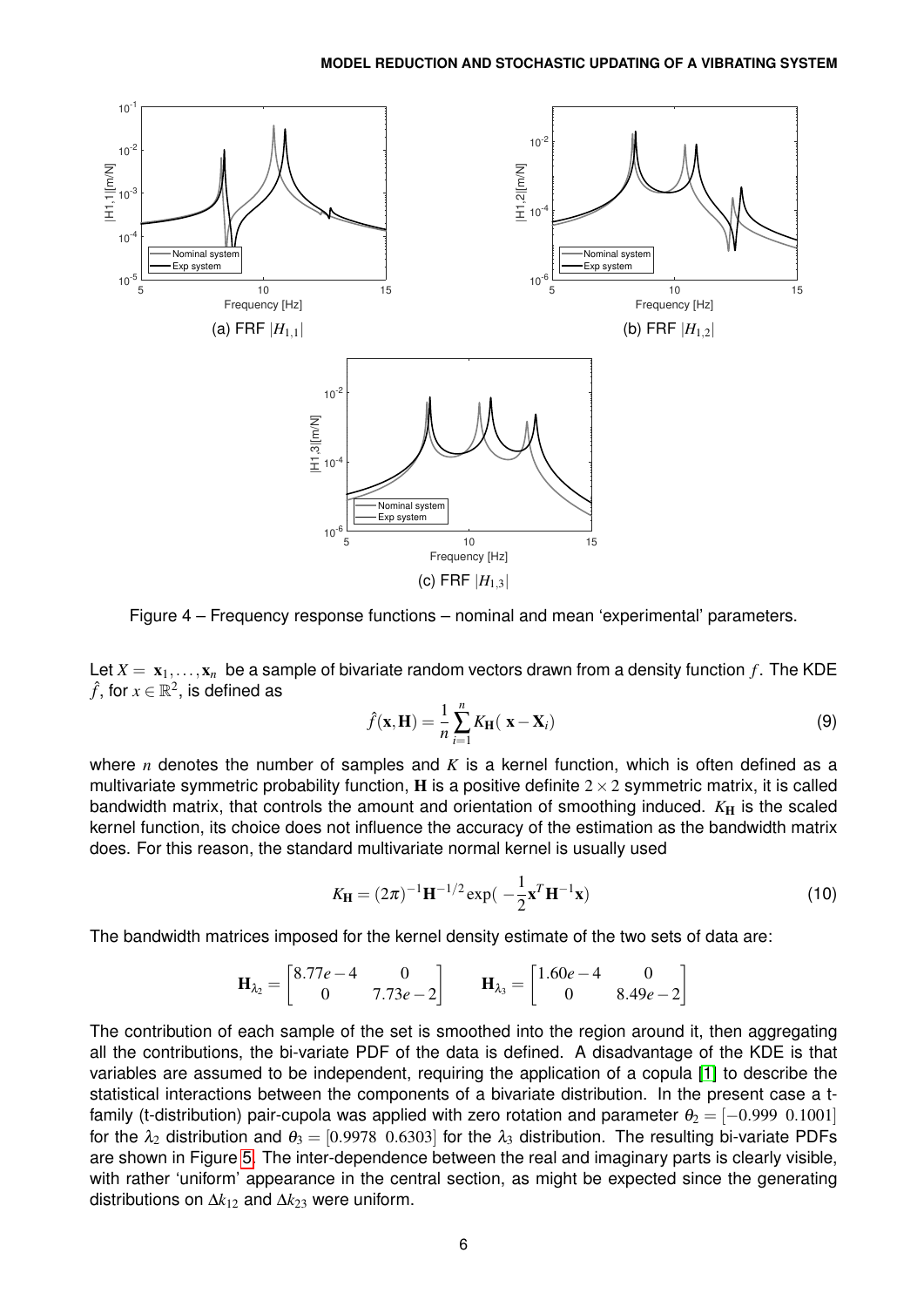<span id="page-6-0"></span>

Figure 5 – Bivariate PDFs for  $\lambda_2$  and  $\lambda_3$ .

The data is of exceptionally high quality, having been generated from precise knowledge of the uncertainty we intend to estimate. In real systems, in industry, only very vague knowledge of eigenvalue distributions would be expected, with somewhat better understanding of natural frequencies than of damping. In the following section the distributions on stiffness  $k_{12}$  and  $k_{23}$  will be estimated by stochastic model updating.

### **6. Stochastic Model Updating**

There are numerous ways in which stochastic model updating may be carried out [\[10,](#page-8-11) [8\]](#page-8-1), but the present case use is made of the Woodbury formula [\[16\]](#page-8-7), for the modification of an inverse matrix. The matrix in question is the dynamic stiffness matrix, whose inverse is the matrix of receptances,

$$
\mathbf{H}(s) = \mathbf{Z}^{-1}(s) = (\mathbf{M}s^2 + \mathbf{C}s + \mathbf{K})^{-1}
$$
 (11)

The Woodbury formula takes the form,

$$
(\mathbf{Z}(s) + \mathbf{V}\mathbf{P}(s)\mathbf{V}^T)^{-1} = \mathbf{Z}^{-1}(s) - \mathbf{Z}^{-1}(s)\mathbf{V}(\mathbf{I} + \mathbf{P}(s)\mathbf{V}^T\mathbf{Z}^{-1}(s)\mathbf{V})^{-1}\mathbf{P}(s)\mathbf{V}^T\mathbf{Z}^{-1}(s)
$$
(12)

where specifically,

$$
\mathbf{P} = \begin{bmatrix} \Delta k_{12} (1 + \beta s) & 0 \\ 0 & \Delta k_{23} (1 + \beta s) \end{bmatrix} \qquad \mathbf{V} = \begin{bmatrix} -1 & 0 \\ 1 & -1 \\ 0 & 1 \end{bmatrix}
$$

 $P$  is a diagonal matrix whose terms are the parameters of the modification,  $V$  is a matrix whose terms are the coordinates of the modifications.

The characteristic equation of the modified system is then given by,

$$
\det(\mathbf{I} + \mathbf{P}(\lambda_i)\mathbf{V}^T\mathbf{Z}(\lambda_i)^{-1}\mathbf{V}) = 0 \qquad i = 2,3 \tag{13}
$$

and may be solved for ∆*k*<sup>12</sup> and ∆*k*<sup>23</sup> when cast in modal coordinates, whereupon

$$
\mathbf{V} = \begin{bmatrix} (\phi_1 - \phi_2) & (\phi_2 - \phi_3) \end{bmatrix} \tag{14}
$$

The coordinate transform is necessary for the updating of a second metamodel with inputs, ∆*k*<sup>12</sup> and  $\Delta k_{23}$ , and outputs  $\lambda_2$  and  $\lambda_3$  – the eigenvectors are assumed constant.

The two eigenvalues are assigned to the characteristic equation and the nonlinear system is solved using a Gauss-Newton algorithm. Sobol sampling is applied with 200 points from the bivariant eigenvalue distributions developed (in Section 4). PDFs for the two stiffness  $k_{12}$  and  $k_{23}$  are produced by univariate KDE, as shown in Figure [6.](#page-7-6) As can be seen in the figure the estimated PDFs compare very favourably with original (generating) uniform distributions. The means and standard distributions are provided in Table 3.

Clearly the estimates of the means are perfect and there are small errors in the standard deviations. This may be due to inaccuracy in the bivariant eigenvalue PDFs obtained by KDE, resulting from the assumption of independence of the eigenvalue distributions and the choice of copula.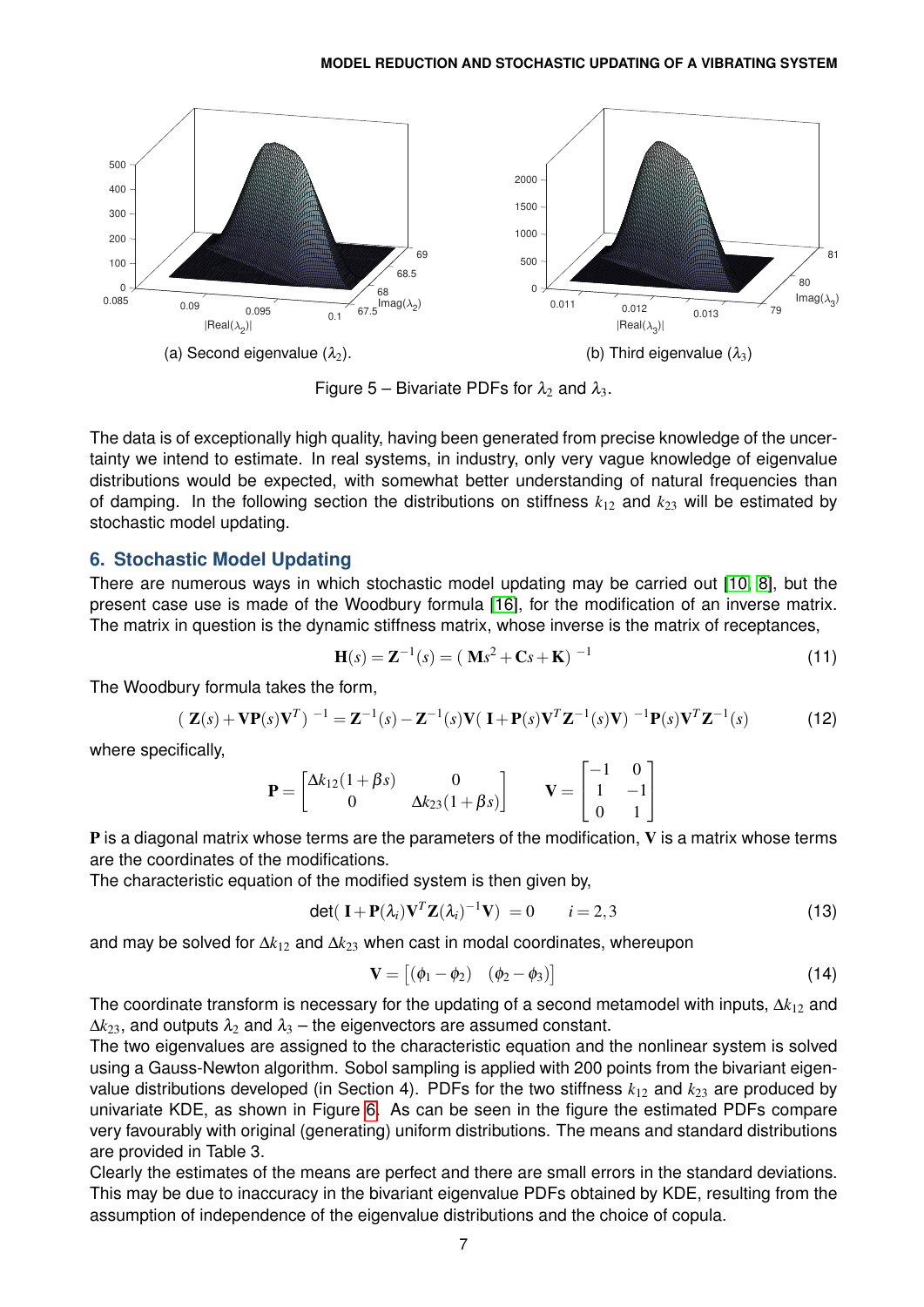|                 | Generating Distribution   Estimated Distribution |       |      |       |
|-----------------|--------------------------------------------------|-------|------|-------|
| Parameter       | Mean                                             | STD   | Mean | STD   |
| $\Delta k_{12}$ | 450                                              | 28.87 | 450  | 30.45 |
| $\Delta k_{23}$ | 300                                              | 28.87 | 300  | 28.77 |

<span id="page-7-6"></span>

Table 4 – Statistics of the generating and estimated PDFs (N/m).

Figure 6 – Generating and estimated PDFs for ∆*k*<sup>12</sup> and ∆*k*23.

## **7. Conclusion**

A framework for stochastic model updating has been demonstrated in a simulated experiment of a three degree of freedom damped mass-spring system. The procedure makes use of the PC expansion, global sensitivity, KDE and Woodbury formula for structural modification. The methodology results in close agreement between the generating-parameter and estimated PDFs, especially the first two statistical moments. In a realistic application, such as an industrial structure, the eigenvalue distributions are likely to be known only vaguely, with better understanding of frequencies (perhaps within upper and lower bounds) than damping, which might be considered constant. Further development and proving of the methodology are planned, including an industrial application.

## **8. Copyright Statement**

The authors confirm that they, and/or their company or organization, hold copyright on all of the original material included in this paper. The authors also confirm that they have obtained permission, from the copyright holder of any third party material included in this paper, to publish it as part of their paper. The authors confirm that they give permission, or have obtained permission from the copyright holder of this paper, for the publication and distribution of this paper as part of the ICAS proceedings or as individual off-prints from the proceedings.

## **References**

- <span id="page-7-5"></span>[1] Kjersti Aas, Claudia Czado, Arnoldo Frigessi, and Henrik Bakken. Pair-copula constructions of multiple dependence. *Insurance: Mathematics and economics*, 44(2):182–198, 2009.
- <span id="page-7-2"></span>[2] James L Beck and Siu-Kui Au. Bayesian updating of structural models and reliability using markov chain monte carlo simulation. *Journal of engineering mechanics*, 128(4):380–391, 2002.
- <span id="page-7-4"></span>[3] Géraud Blatman and Bruno Sudret. Adaptive sparse polynomial chaos expansion based on least angle regression. *Journal of computational Physics*, 230(6):2345–2367, 2011.
- <span id="page-7-0"></span>[4] S Bograd, P Reuss, A Schmidt, L Gaul, and M Mayer. Modeling the dynamics of mechanical joints. *Mechanical Systems and Signal Processing*, 25(8):2801–2826, 2011.
- <span id="page-7-3"></span>[5] Sai Hung Cheung and James L Beck. Bayesian model updating using hybrid monte carlo simulation with application to structural dynamic models with many uncertain parameters. *Journal of engineering mechanics*, 135(4):243–255, 2009.
- <span id="page-7-1"></span>[6] Michael Friswell and John E Mottershead. *Finite element model updating in structural dynamics*, volume 38. Springer Science & Business Media, 2013.